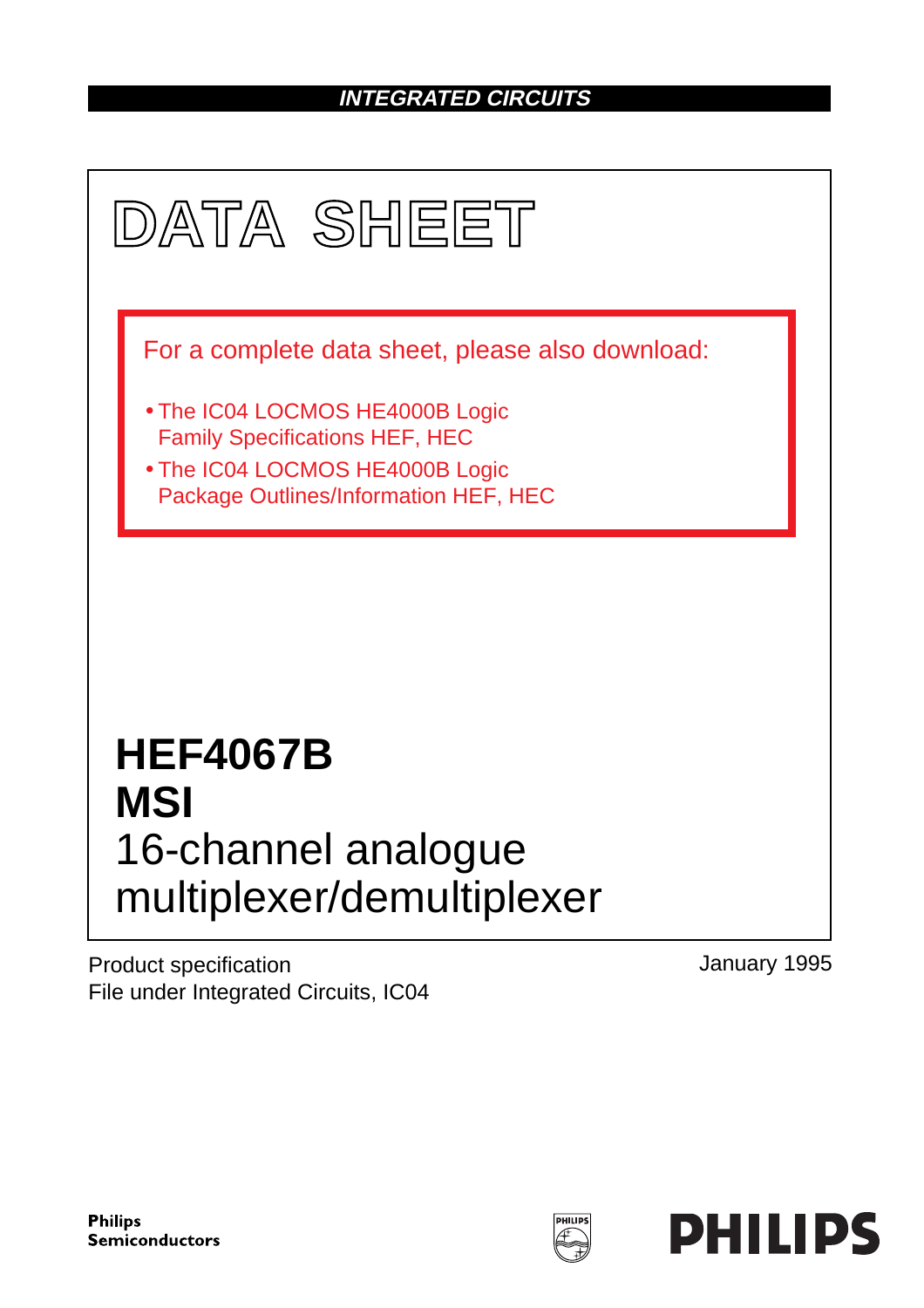#### **DESCRIPTION**

The HEF4067B is a 16-channel analogue

multiplexer/demultiplexer with four address inputs  $(A<sub>0</sub>$  to  $A_3$ ), an active LOW enable input ( $\overline{E}$ ), sixteen independent inputs/outputs ( $Y_0$  to  $Y_{15}$ ) and a common input/output (Z).



### **HEF4067B MSI**

The device contains sixteen bidirectional analogue switches, each with one side connected to an independent input/output ( $Y_0$  to  $Y_{15}$ ) and the other side connected to the common input/output (Z).

With  $\overline{E}$  LOW, one of the sixteen switches is selected (low impedance ON-state) by  $A_0$  to  $A_3$ . All unselected switches are in the high impedance OFF-state. With  $\overline{E}$  HIGH all switches are in the high impedance OFF-state, independent of  $A_0$  to  $A_3$ .

The analogue inputs/outputs ( $Y_0$  to  $Y_{15}$  and Z) can swing between  $V_{DD}$  as a positive limit and  $V_{SS}$  as a negative limit.  $V_{DD}$  to  $V_{SS}$  may not exceed 15 V.

#### **FAMILY DATA, IDD LIMITS category MSI**

See Family Specifications

|                                      | HEF4067BP(N): 24-lead DIL; plastic          |  |  |  |  |  |
|--------------------------------------|---------------------------------------------|--|--|--|--|--|
|                                      | $(SOT101-1)$                                |  |  |  |  |  |
|                                      | HEF4067BD(F): 24-lead DIL; ceramic (cerdip) |  |  |  |  |  |
|                                      | (SOT94)                                     |  |  |  |  |  |
|                                      | HEF4067BT(D): 24-lead SO; plastic           |  |  |  |  |  |
|                                      | $(SOT137-1)$                                |  |  |  |  |  |
| (): Package Designator North America |                                             |  |  |  |  |  |

#### **PINNING**

| $Y_0$ to $Y_{15}$ | independent inputs/outputs |
|-------------------|----------------------------|
| $A_0$ to $A_3$    | address inputs             |
| $\bar{E}$         | enable input (active LOW)  |
| Z                 | common input/output        |

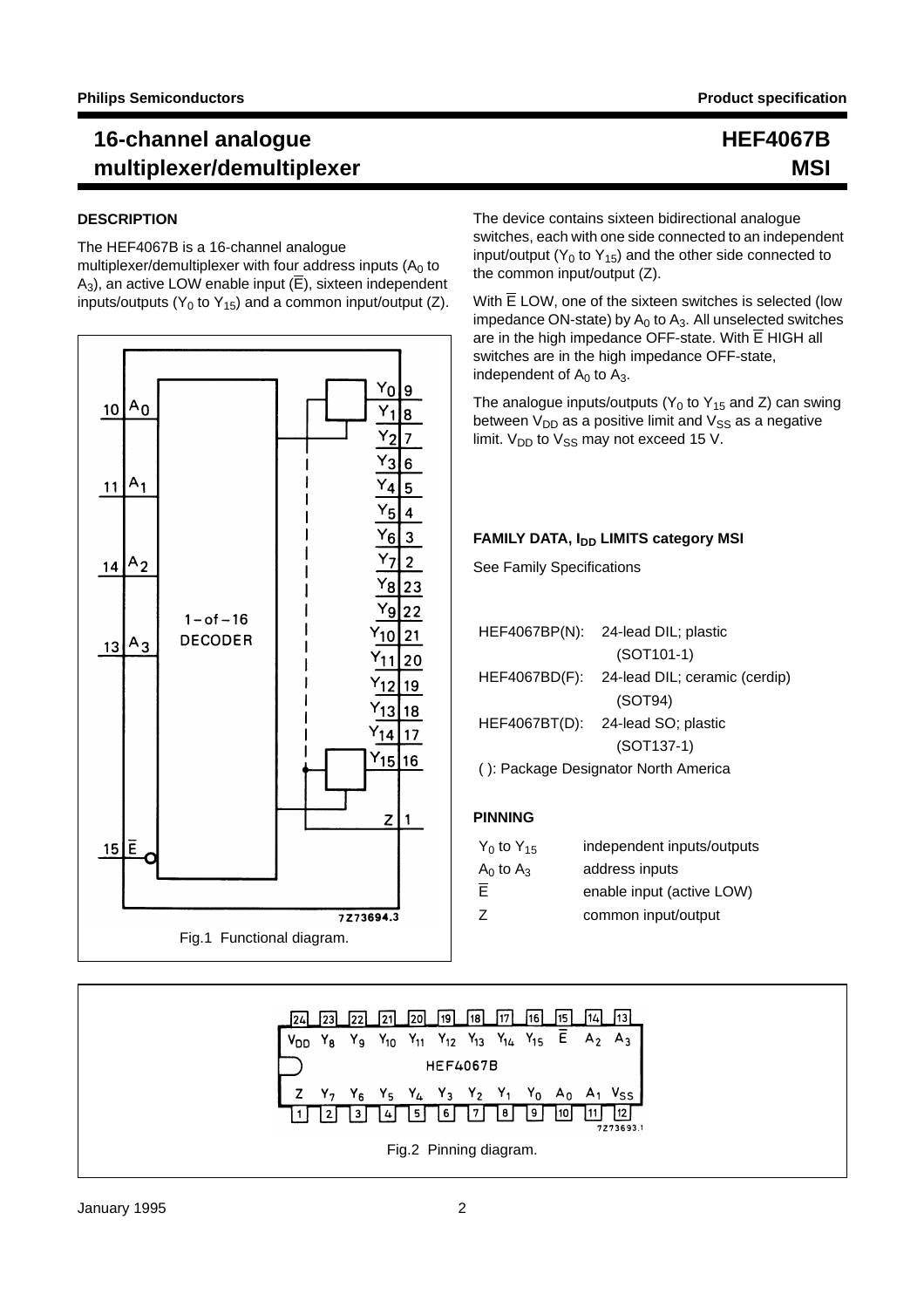## HEF4067B **MSI**



#### **FUNCTION TABLE**

|   | <b>INPUTS</b> | <b>CHANNEL</b> |                |       |              |
|---|---------------|----------------|----------------|-------|--------------|
| Ē | $A_3$         | A <sub>2</sub> | A <sub>1</sub> | $A_0$ | ΟN           |
| L | L             | L              | L              | L     | $Y_0 - Z$    |
| Г | L             | L              | L              | Н     | $Y_1 - Z$    |
| Г | L             | L              | Η              | L     | $Y_2 - Z$    |
| Г | L             | L              | н              | н     | $Y_3 - Z$    |
| L | L             | Н              | L              | L     | $Y_4 - Z$    |
| Г | L             | Н              | L              | н     | $Y_5 - Z$    |
| Г | L             | Η              | н              | L     | $Y_6 - Z$    |
| Г | L             | Η              | Η              | н     | $Y_7 - Z$    |
| L | Η             | Г              | L              | L     | $Y_8 - Z$    |
| L | Н             | L              | L              | Η     | $Y_9 - Z$    |
| Г | н             | Г              | Η              | L     | $Y_{10} - Z$ |
| Г | н             | L              | н              | Н     | $Y_{11} - Z$ |
| L | н             | Η              | L              | L     | $Y_{12} - Z$ |
| Г | н             | н              | L              | н     | $Y_{13} - Z$ |
| L | н             | н              | н              | L     | $Y_{14} - Z$ |
| L | н             | н              | н              | Η     | $Y_{15} - Z$ |
| Н | Χ             | Χ              | Χ              | Χ     | none         |

#### **Note**

1.  $H = HIGH state$  (the more positive voltage)

 $L =$  LOW state (the less positive voltage)

 $X = state$  is immaterial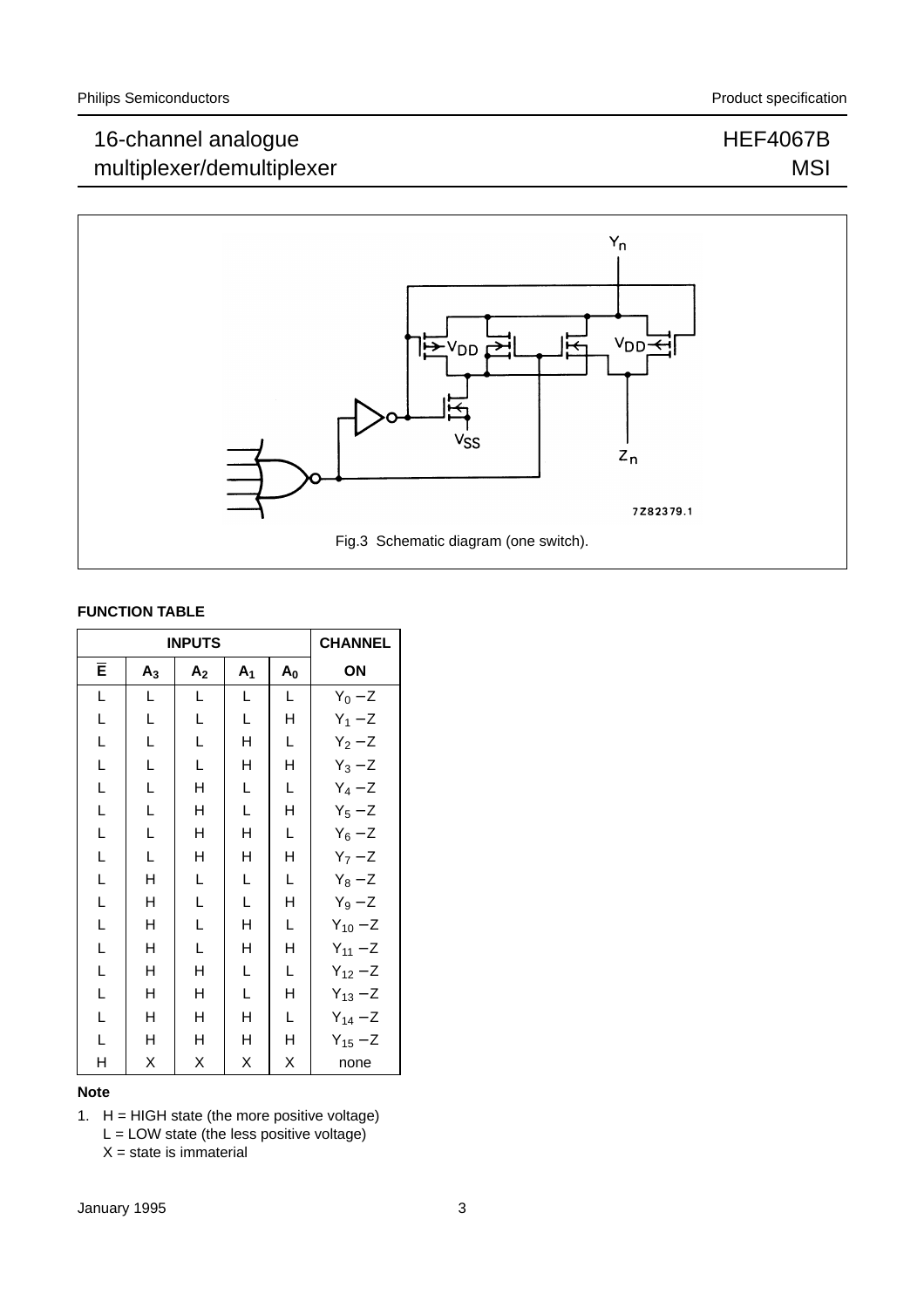HEF4067B

MSI

## 16-channel analogue multiplexer/demultiplexer

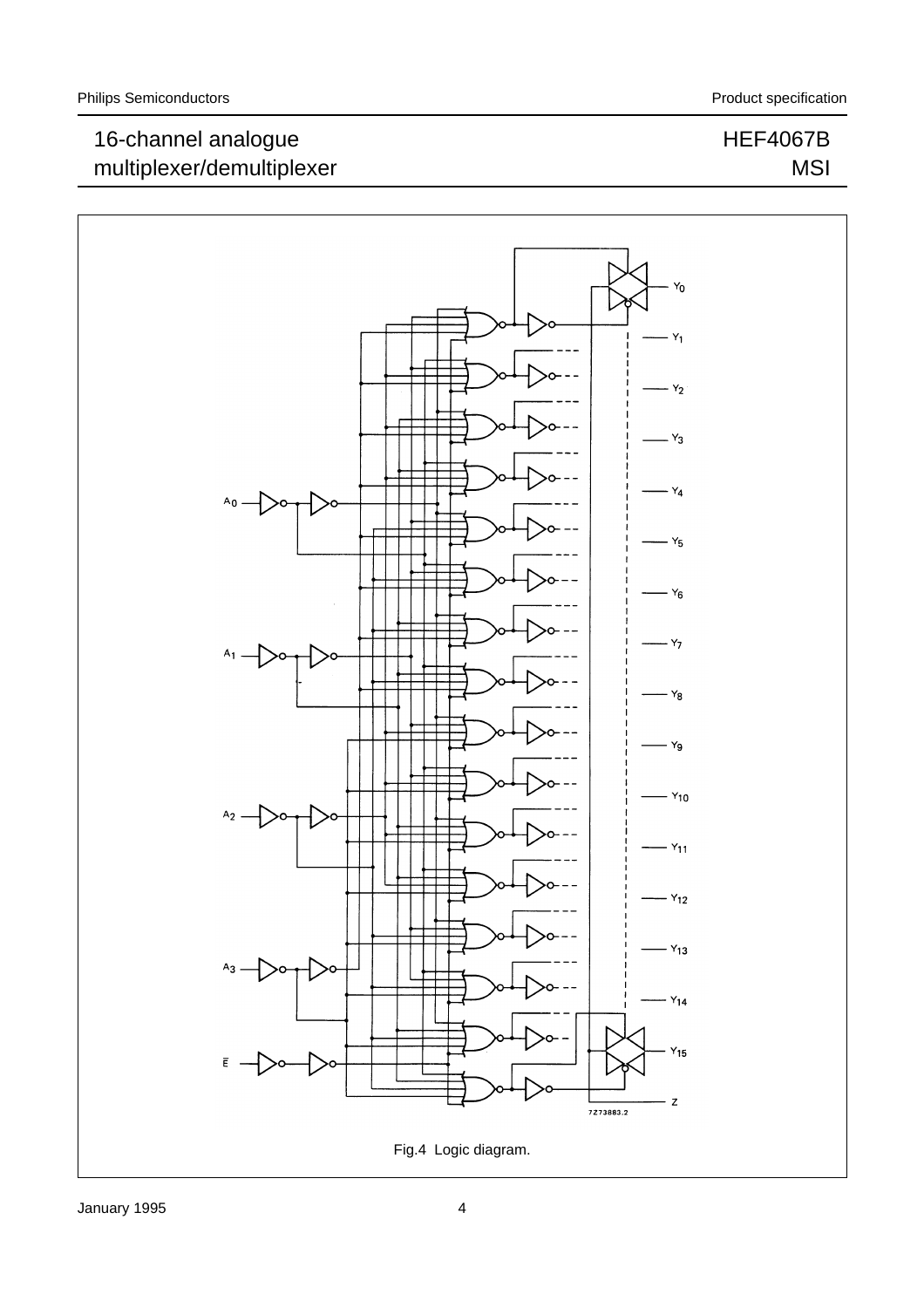### HEF4067B **MSI**

**DC CHARACTERISTICS**

 $T_{amb} = 25 °C$ 

|                            | V <sub>DD</sub><br>v | <b>SYMBOL</b>            | TYP. | MAX.                     |          | <b>CONDITIONS</b>                                               |
|----------------------------|----------------------|--------------------------|------|--------------------------|----------|-----------------------------------------------------------------|
|                            | 5                    | $R_{ON}$                 | 350  | 2500                     | $\Omega$ |                                                                 |
| ON resistance              | 10                   |                          | 80   | 245                      | $\Omega$ | $V_{is} = V_{SS}$ to $V_{DD}$<br>see Fig.5                      |
|                            | 15                   |                          | 60   | 175                      | $\Omega$ |                                                                 |
|                            | 5                    |                          | 115  | 340                      | $\Omega$ |                                                                 |
| ON resistance              | 10                   | $R_{ON}$                 | 50   | 160                      | $\Omega$ | $V_{is} = V_{SS}$<br>see Fig.5                                  |
|                            | 15                   |                          | 40   | 115                      | $\Omega$ |                                                                 |
|                            | 5                    | $R_{ON}$                 | 120  | 365                      | $\Omega$ |                                                                 |
| ON resistance              | 10                   |                          | 65   | 200                      | $\Omega$ | $V_{is} = V_{DD}$<br>see Fig.5                                  |
|                            | 15                   |                          | 50   | 155                      | Ω        |                                                                 |
| ' $\Delta$ ' ON resistance | 5                    |                          | 25   | $\overline{\phantom{m}}$ | $\Omega$ |                                                                 |
| between any two            | 10                   | $\Delta$ R <sub>ON</sub> | 10   | $\qquad \qquad -$        | $\Omega$ | $V_{\text{is}} = V_{\text{SS}}$ to $V_{\text{DD}}$<br>see Fig.5 |
| channels                   | 15                   |                          | 5    | $\overline{\phantom{0}}$ | $\Omega$ |                                                                 |
| OFF-state leakage          | 5                    |                          |      |                          | nA       |                                                                 |
| current, all               | 10                   | $I_{OZZ}$                |      |                          | nA       | $\overline{E}$ at $V_{DD}$                                      |
| channels OFF               | 15                   |                          |      | 1000                     | nA       |                                                                 |
| OFF-state leakage          | 5                    |                          |      |                          | nA       |                                                                 |
| current, any               | 10                   | $I_{OZY}$                |      |                          | nA       | $\overline{E}$ at $V_{SS}$                                      |
| channel                    | 15                   |                          |      | 200                      | nA       |                                                                 |

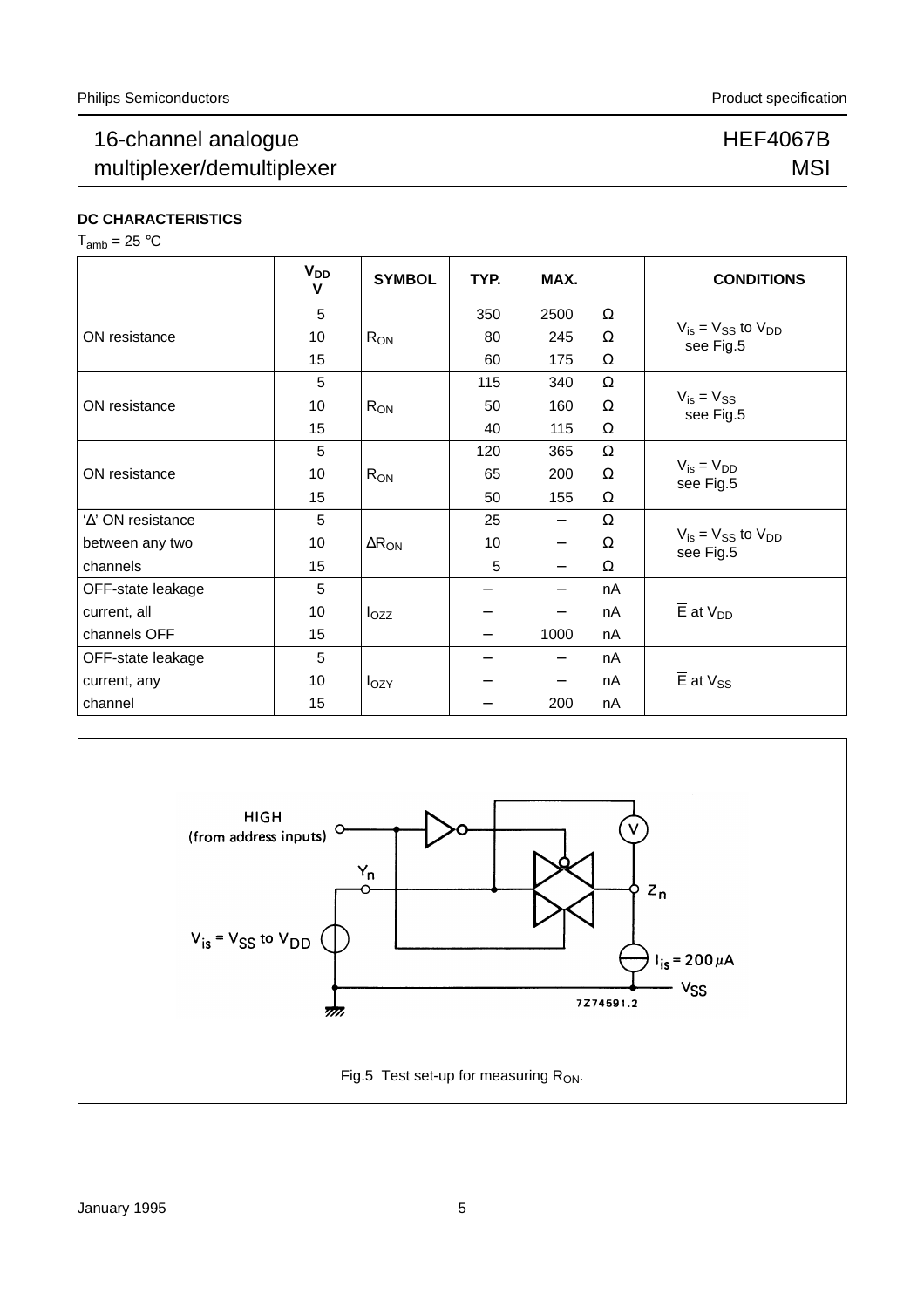HEF4067B

**MSI** 

## 16-channel analogue multiplexer/demultiplexer



#### **NOTE**

To avoid drawing  $V_{DD}$  current out of terminal Z, when switch current flows into terminals Y, the voltage drop across the bidirectional switch must not exceed 0,4 V. If the switch current flows into terminal Z, no  $V_{DD}$  current will flow out of terminals Y, in this case there is no limit for the voltage drop across the switch, but the voltages at Y and Z may not exceed V<sub>DD</sub> or V<sub>SS</sub>.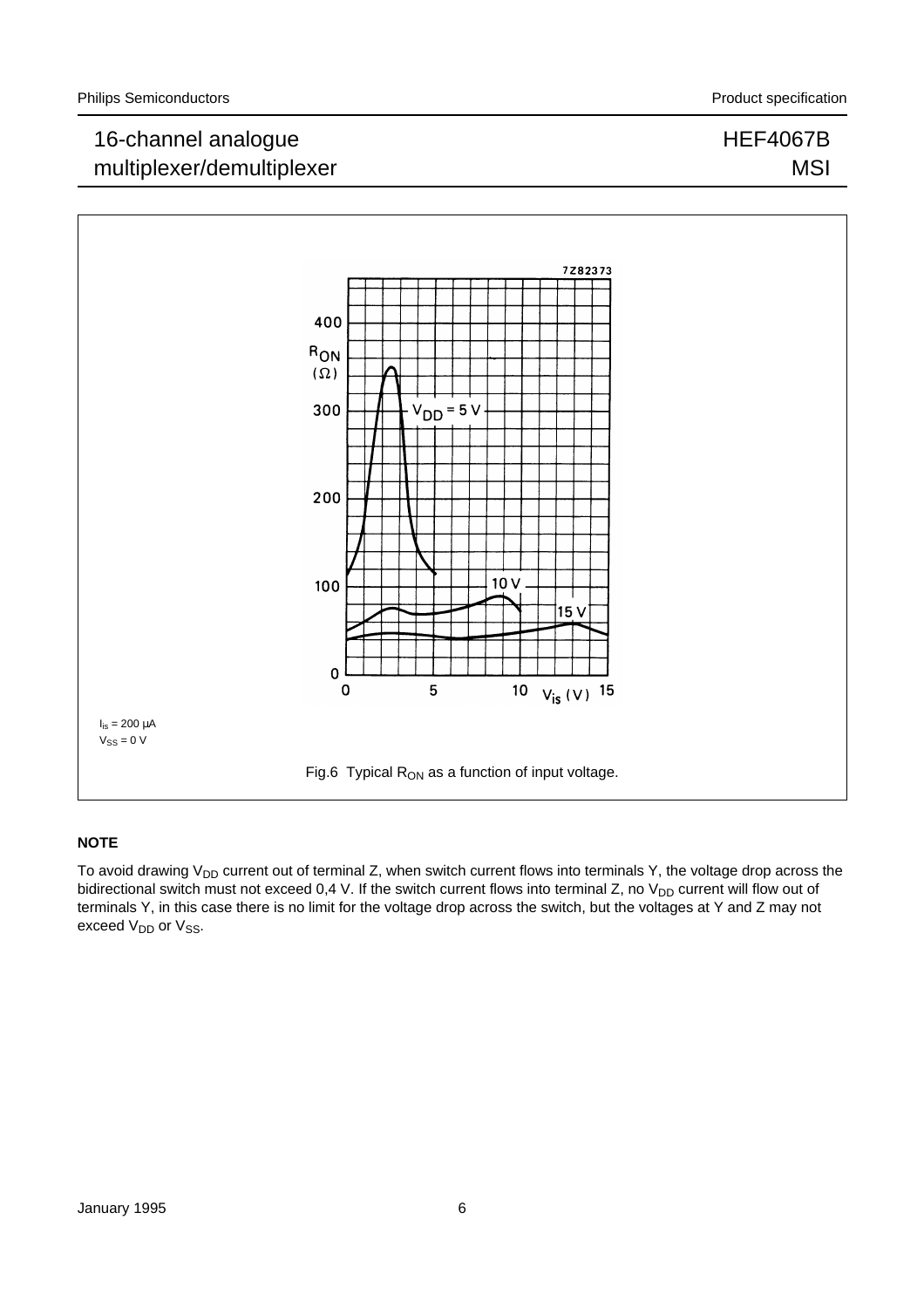HEF4067B **MSI** 

#### **AC CHARACTERISTICS**

V<sub>SS</sub> = 0 V; T<sub>amb</sub> = 25 °C; input transition times  $\leq$  20 ns

|                 | <b>V<sub>DD</sub></b> | TYPICAL FORMULA FOR P (µW)                                                                      |                                                          |
|-----------------|-----------------------|-------------------------------------------------------------------------------------------------|----------------------------------------------------------|
| Dynamic power   | 5                     | 1 100 $f_i + \sum (f_o C_l) \times V_{DD}^2$                                                    | where                                                    |
| dissipation per | 10                    | 5 000 f <sub>i</sub> + $\Sigma$ (f <sub>o</sub> C <sub>L</sub> ) × V <sub>DD</sub> <sup>2</sup> | $f_i$ = input freq. (MHz)                                |
| package (P)     | 15                    | 13 300 $f_i + \sum (f_o C_L) \times V_{DD}^2$                                                   | $f_0$ = output freq. (MHz)                               |
|                 |                       |                                                                                                 | $C_1$ = load capacitance (pF)                            |
|                 |                       |                                                                                                 | $\sum$ (f <sub>o</sub> C <sub>L</sub> ) = sum of outputs |
|                 |                       |                                                                                                 | $V_{DD}$ = supply voltage (V)                            |

#### **AC CHARACTERISTICS** (1)**,** (2)

 $V_{SS} = 0$  V; T<sub>amb</sub> = 25 °C; input transition times  $\leq$  20 ns

|                                                     | <b>V<sub>DD</sub></b><br>$\mathbf{V}$ | <b>SYMBOL</b>    | TYP. | MAX. |    |        |
|-----------------------------------------------------|---------------------------------------|------------------|------|------|----|--------|
| Propagation delays                                  |                                       |                  |      |      |    |        |
| $V_{is} \rightarrow V_{os}$                         | $\sqrt{5}$                            |                  | 30   | 60   | ns |        |
| HIGH to LOW                                         | 10                                    | t <sub>PHL</sub> | 15   | 25   | ns | note 3 |
|                                                     | 15                                    |                  | 10   | 20   | ns |        |
|                                                     | $\sqrt{5}$                            |                  | 25   | 50   | ns |        |
| LOW to HIGH                                         | 10                                    | t <sub>PLH</sub> | 10   | 20   | ns | note 3 |
|                                                     | 15                                    |                  | 10   | 20   | ns |        |
| $A_n \rightarrow V_{os}$                            | 5                                     |                  | 190  | 380  | ns |        |
| <b>HIGH to LOW</b>                                  | 10                                    | t <sub>PHL</sub> | 70   | 145  | ns | note 4 |
|                                                     | 15                                    |                  | 50   | 100  | ns |        |
|                                                     | 5                                     |                  | 175  | 345  | ns |        |
| LOW to HIGH                                         | 10                                    | t <sub>PLH</sub> | 70   | 140  | ns | note 4 |
|                                                     | 15                                    |                  | 50   | 100  | ns |        |
| Output disable times                                |                                       |                  |      |      |    |        |
| $\overline{\mathsf{E}}\to \mathsf{V}_{\mathsf{os}}$ | $\sqrt{5}$                            |                  | 195  | 385  | ns |        |
| <b>HIGH</b>                                         | 10                                    | t <sub>PHZ</sub> | 140  | 280  | ns | note 5 |
|                                                     | 15                                    |                  | 130  | 260  | ns |        |
|                                                     | $\sqrt{5}$                            |                  | 215  | 435  | ns |        |
| LOW                                                 | 10                                    | t <sub>PLZ</sub> | 180  | 355  | ns | note 5 |
|                                                     | 15                                    |                  | 170  | 340  | ns |        |
| Output enable times                                 |                                       |                  |      |      |    |        |
| $\overline{\mathsf{E}}\to \mathsf{V}_{\mathsf{os}}$ | $\,$ 5 $\,$                           |                  | 155  | 315  | ns |        |
| <b>HIGH</b>                                         | 10                                    | t <sub>PZH</sub> | 70   | 135  | ns | note 5 |
|                                                     | 15                                    |                  | 50   | 100  | ns |        |
|                                                     | 5                                     |                  | 170  | 340  | ns |        |
| LOW                                                 | 10                                    | t <sub>PZL</sub> | 70   | 140  | ns | note 5 |
|                                                     | 15                                    |                  | 50   | 100  | ns |        |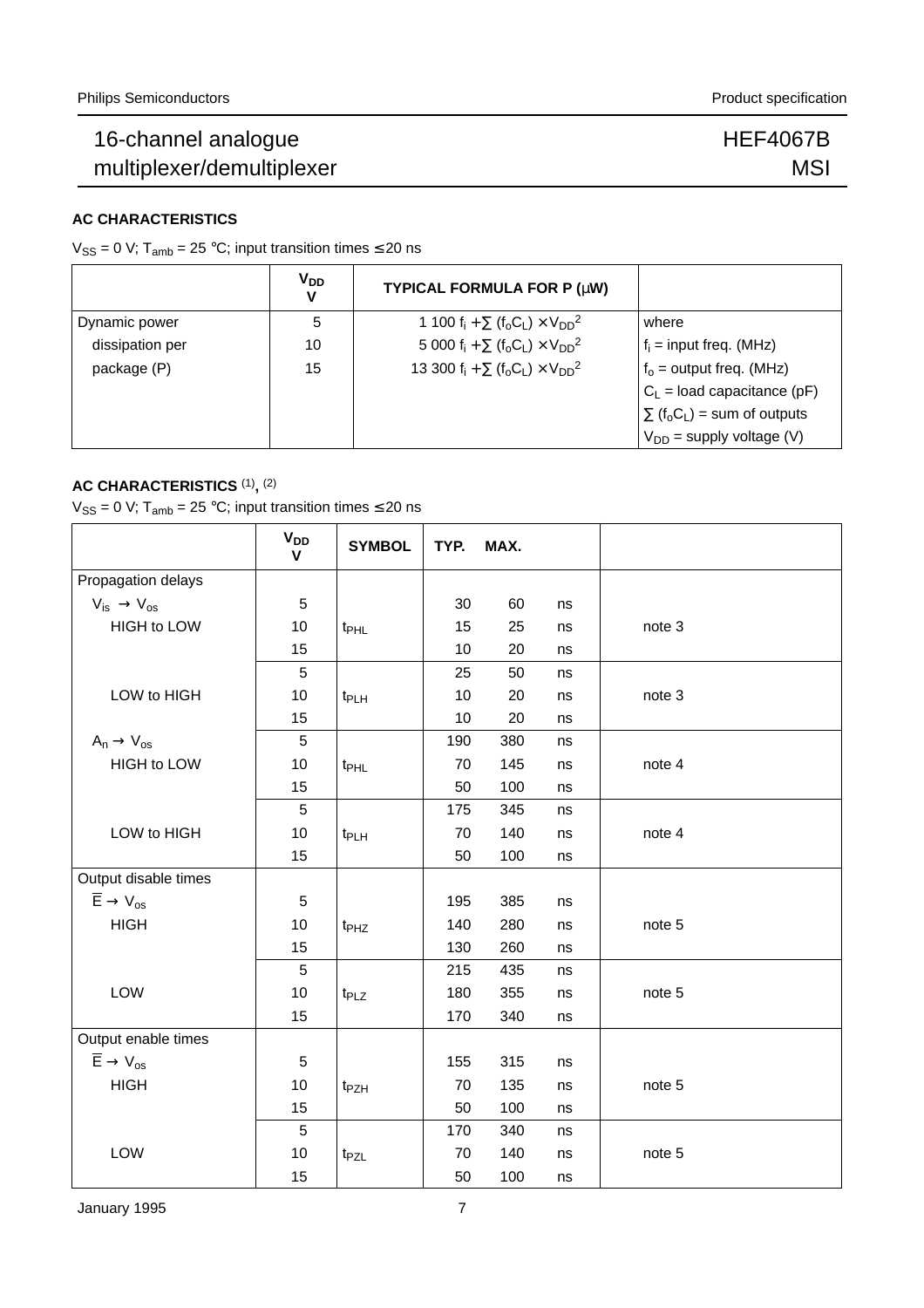### HEF4067B **MSI**

#### **AC CHARACTERISTICS**

 $V_{SS} = 0$  V;  $T_{amb} = 25$  °C; input transition times  $\leq 20$  ns

|                       | $V_{DD}$<br>V | <b>SYMBOL</b> | TYP. | MAX. |            |         |
|-----------------------|---------------|---------------|------|------|------------|---------|
| Distortion, sine-wave | 5             |               | 0,25 |      | %          |         |
| response              | 10            |               | 0,04 |      | %          | note 6  |
|                       | 15            |               | 0,04 |      | %          |         |
| Crosstalk between     | 5             |               |      |      | <b>MHz</b> |         |
| any two channels      | 10            |               | 1    |      | <b>MHz</b> | note 7  |
|                       | 15            |               |      |      | <b>MHz</b> |         |
| Crosstalk; enable     | 5             |               |      |      | mV         |         |
| or address input      | 10            |               | 50   |      | mV         | note 8  |
| to output             | 15            |               |      |      | mV         |         |
| OFF-state             | 5             |               |      |      | <b>MHz</b> |         |
| feed-through          | 10            |               | 1    |      | <b>MHz</b> | note 9  |
|                       | 15            |               |      |      | <b>MHz</b> |         |
| ON-state frequency    | 5             |               | 13   |      | <b>MHz</b> |         |
| response              | 10            |               | 40   |      | <b>MHz</b> | note 10 |
|                       | 15            |               | 70   |      | <b>MHz</b> |         |

#### **Notes**

- 1.  $V_{is}$  is the input voltage at a Y or Z terminal, whichever is assigned as input.
- 2.  $V_{\text{os}}$  is the output voltage at a Y or Z terminal, whichever is assigned as output.
- 3. R<sub>L</sub> = 10 kΩ to  $V_{SS}$ ; C<sub>L</sub> = 50 pF to  $V_{SS}$ ;  $\overline{E} = V_{SS}$ ; V<sub>is</sub> = V<sub>DD</sub> (square-wave); see Fig.7.
- 4.  $R_1 = 10$  kΩ; C<sub>L</sub> = 50 pF to V<sub>SS</sub>;  $\overline{E} = V_{SS}$ ; A<sub>n</sub> = V<sub>DD</sub> (square-wave); V<sub>is</sub> = V<sub>DD</sub> and R<sub>L</sub> to V<sub>SS</sub> for t<sub>PLH</sub>; V<sub>is</sub> = V<sub>SS</sub> and  $R_L$  to  $V_{DD}$  for t<sub>PHL</sub>; see Fig.7.
- 5. R<sub>L</sub> = 10 kΩ; C<sub>L</sub> = 50 pF to V<sub>SS</sub>;  $\overline{E}$  = V<sub>DD</sub> (square-wave);  $V_{is} = V_{DD}$  and R<sub>L</sub> to  $V_{SS}$  for t<sub>PHZ</sub> and t<sub>PZH</sub>;  $V_{is} = V_{SS}$  and R<sub>L</sub> to  $V_{DD}$  for t<sub>PLZ</sub> and t<sub>PZL</sub>; see Fig.7.
- 6. R<sub>L</sub> = 10 kΩ; C<sub>L</sub> = 15 pF; channel ON; V<sub>is</sub> = 1/<sub>2</sub> V<sub>DD(p-p)</sub> (sine-wave, symmetrical about 1/<sub>2</sub> V<sub>DD</sub>);  $f_{is} = 1$  kHz; see Fig.8.
- 7. R<sub>L</sub> = 1 kΩ; V<sub>is</sub> = <sup>1</sup>/<sub>2</sub> V<sub>DD(p-p)</sub> (sine-wave, symmetrical about <sup>1</sup>/<sub>2</sub> V<sub>DD</sub>);

$$
20 \log \frac{V_{\text{os}}}{V_{\text{is}}} = -50 \text{ dB}; \text{ see Fig.9.}
$$

- 8. R<sub>L</sub> = 10 kΩ to V<sub>SS</sub>; C<sub>L</sub> = 15 pF to V<sub>SS</sub>; E or A<sub>n</sub> = V<sub>DD</sub> (square-wave); crosstalk is  $|V_{os}|$  (peak value); see Fig.7.
- 9. R<sub>L</sub> = 1 kΩ; C<sub>L</sub> = 5 pF; channel OFF; V<sub>is</sub> = 1/<sub>2</sub> V<sub>DD(p-p)</sub> (sine-wave, symmetrical about 1/<sub>2</sub> V<sub>DD</sub>);

$$
20 \log \frac{V_{\text{os}}}{V_{\text{is}}} = -50 \text{ dB}; \text{ see Fig.8.}
$$

10. R<sub>L</sub> = 1 kΩ; C<sub>L</sub> = 5 pF; channel ON; V<sub>is</sub> = 1/<sub>2</sub> V<sub>DD(p-p)</sub> (sine-wave, symmetrical about 1/<sub>2</sub> V<sub>DD</sub>);

$$
20 \log \frac{V_{\text{os}}}{V_{\text{is}}} = -3 \text{ dB}; \text{ see Fig.8.}
$$